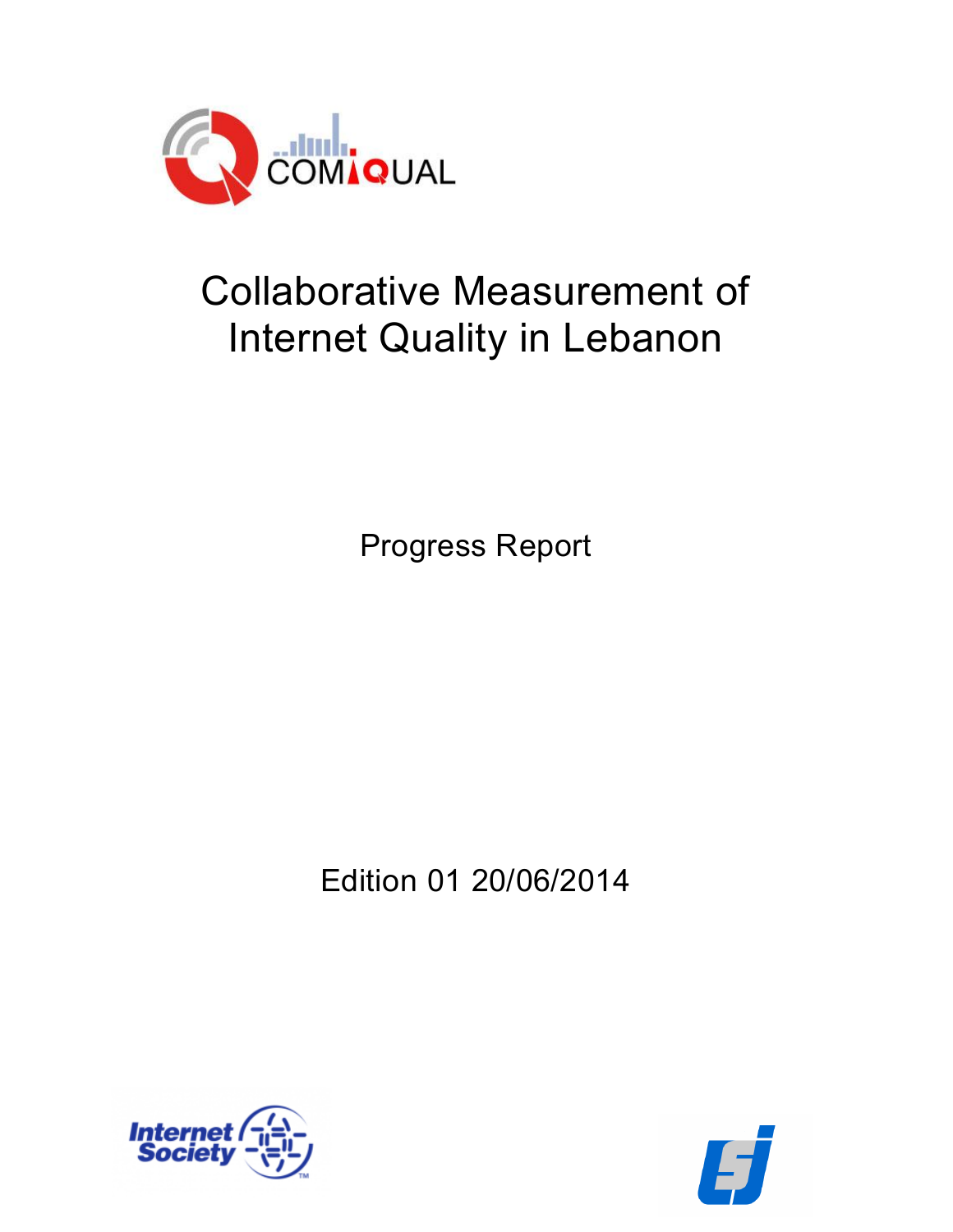

## **Editions**

| <b>Edition</b> | <b>Date</b> | <b>Authors</b> | <b>Comments</b>                             |
|----------------|-------------|----------------|---------------------------------------------|
| ed. 01         | 20/06/2014  | Marc Ibrahim   | Interim report for ISOC grants<br>programme |
|                |             |                |                                             |
|                |             |                |                                             |
|                |             |                |                                             |
|                |             |                |                                             |
|                |             |                |                                             |
|                |             |                |                                             |
|                |             |                |                                             |
|                |             |                |                                             |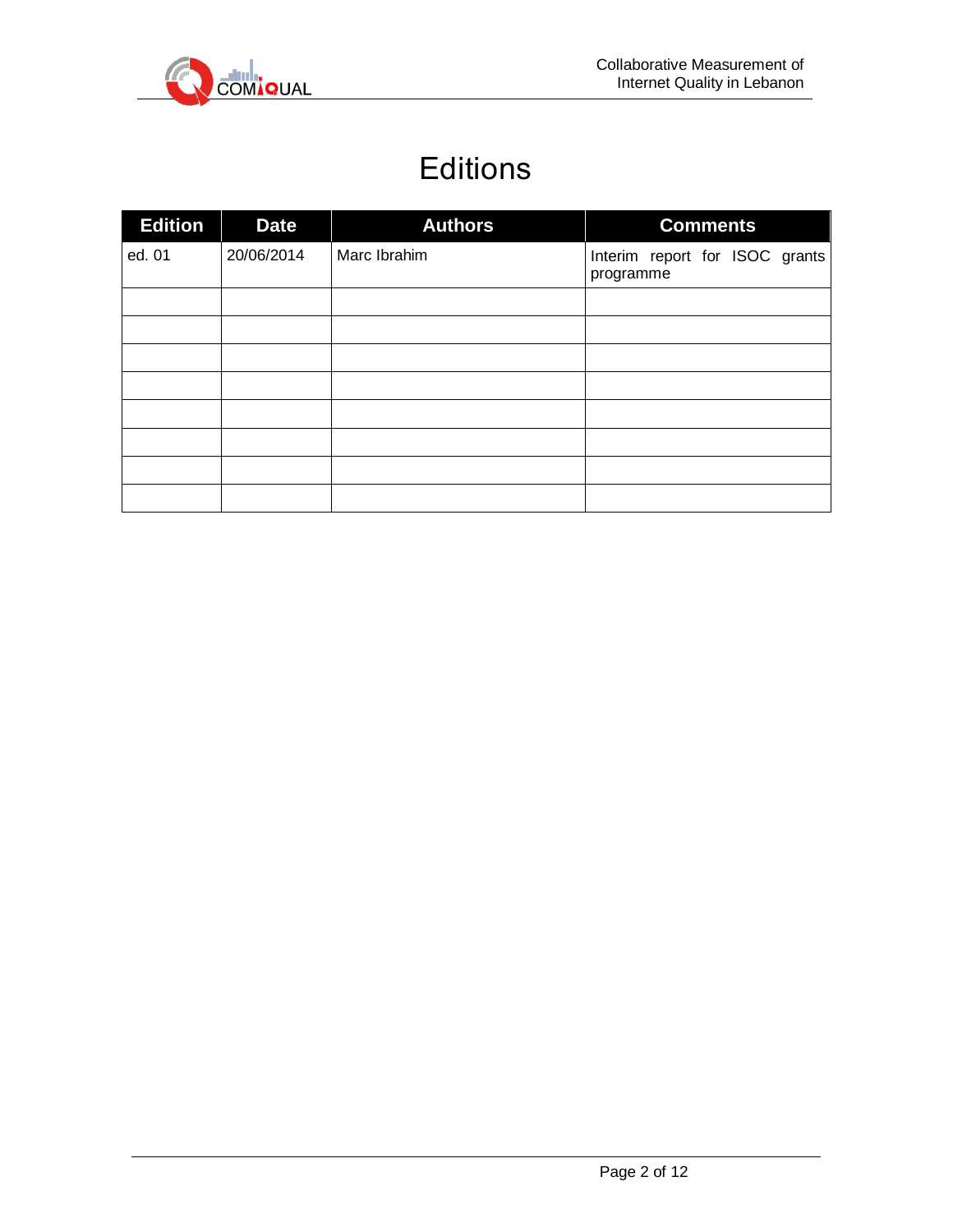

## **Contents**

| $\mathbf{1}$   |     |  |
|----------------|-----|--|
| 2              |     |  |
| 3              |     |  |
| $\overline{4}$ |     |  |
|                | 4.1 |  |
|                | 4.2 |  |
|                | 4.3 |  |
|                | 4.4 |  |
| 5              |     |  |
| 6              |     |  |
| $\overline{7}$ |     |  |
|                | 7.1 |  |
|                | 7.2 |  |
|                |     |  |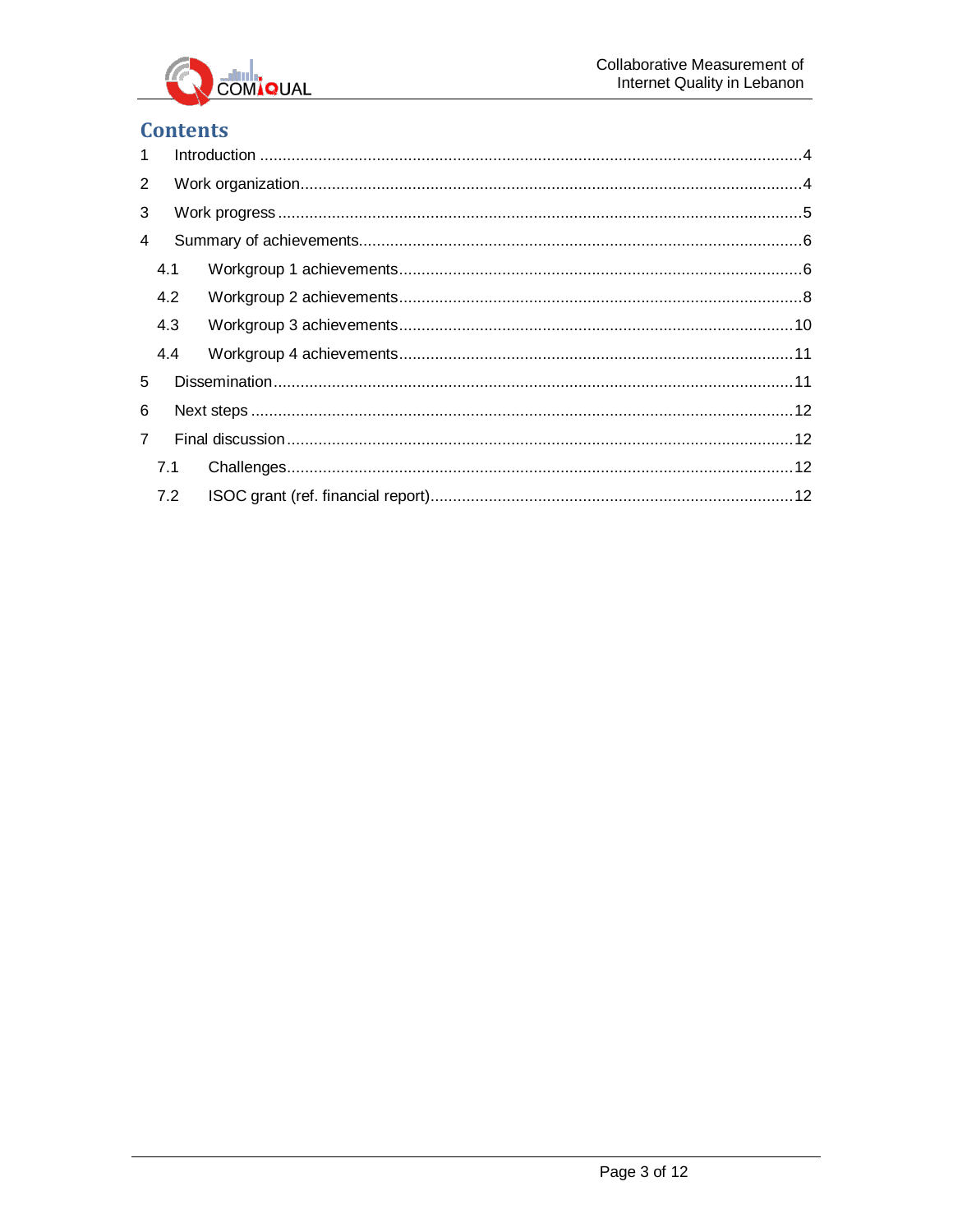

## <span id="page-3-0"></span>**1 Introduction**

The CoMIQuaL project is a neutral, transparent, distributed and collaborative platform for measuring the service quality of Internet access of mobile and ADSL users in Lebanon.

The CoMIQuaL project aims at building a platform for measuring the service quality of Internet access of mobile and DSL users in Lebanon. This platform should be:

- Neutral: results are scientifically derived without bias toward any provider or operator.
- Transparent: Measurements methods and their implementation as well as results computation are open.
- Collaborative: everyone can participate in measurements.

Such platform will:

- Be a tool for users to assess, compare, and choose.
- Constitute a valuable user feedback for mobile operators and ISPs.
- Contribute to the effort toward broadband Internet in Lebanon.

Since the platform will measure the user experience, the measurement agents are software installed on end-user devices. A measurement center will control the action of the measurement agents and receive back their measurement results. These results will be available for public access.

## <span id="page-3-1"></span>**2 Work organization**

The work is organized in 5 workgroups. A workgroup is led by a faculty professor who supervises the technical work essentially done by students within their academic projects or trainings. The first four workgroups are technical and work collaboratively in developing the CoMIQuaL platform. The fifth workgroup is responsible of the project promotion. In brief:

- WG1 is responsible of defining the scope of the project and designing the global architecture in the first phase. Then, this workgroup will supervise the software integration and the functional test leading to the final deployment and launch.
- WG2 selects the measurements methods to implement (ping, UDP jitter, etc.) along with their optimal parameters.
- WG3 coordinates the software development of the measurement platform (agents and server).
- WG4 develops the project web site as well as all the visualization and statistical tools that will be available on the site.

The following diagram shows all workgroups with their tasks. Note that there have been some modifications in workgroups names and responsibilities since the project definition last year.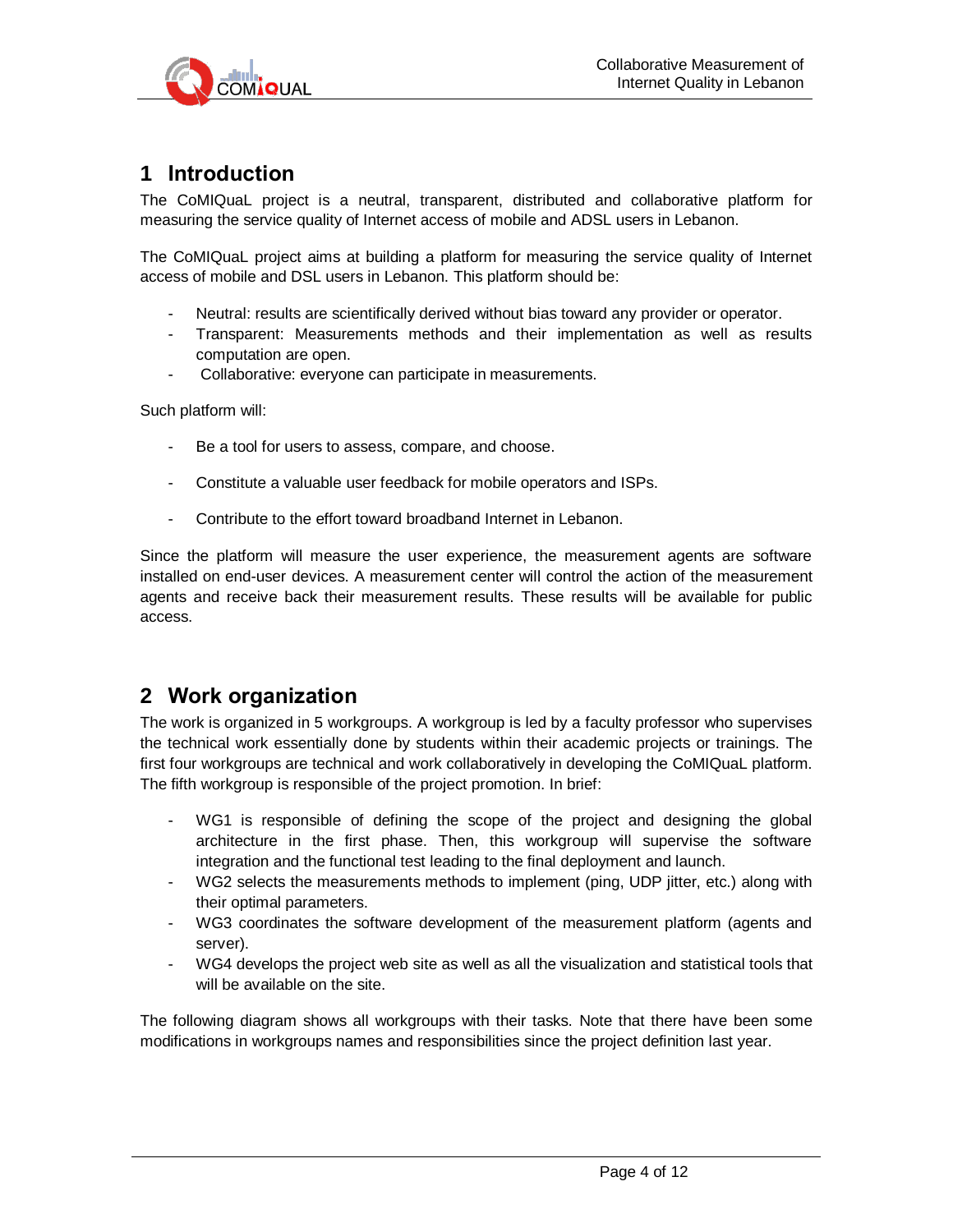



**Figure 1: Workgroups and tasks in CoMIQuaL project**

## <span id="page-4-0"></span>**3 Work progress**

The figure bellows shows the project timeline and progress. We see that the WG2 task concerning measurement selection and quality indicators are done. The development of the measurement agent and the measurement server is expected to be achieved next September.

| <b>ID</b>      | <b>Task Name</b>      | %          |     |     |             |             |             |             |  |             |  |             |                                   |             |  |             |  |             |         |
|----------------|-----------------------|------------|-----|-----|-------------|-------------|-------------|-------------|--|-------------|--|-------------|-----------------------------------|-------------|--|-------------|--|-------------|---------|
|                |                       | Compl 2013 |     |     | Otr 3, 2013 |             | Qtr 4, 2013 | Otr 1, 2014 |  | Qtr 2, 2014 |  | Qtr 3, 2014 |                                   | Qtr 4, 2014 |  | Otr 1, 2015 |  | Otr 2, 2015 | Qtr 3,1 |
|                |                       |            | May | Jun |             | Jul Aug Sep | Oct Nov Dec | Jan Feb Mar |  | Apr May Jun |  |             | Jul   Aug   Sep   Oct   Nov   Dec |             |  | Jan Feb Mar |  | Apr May Jun | Jul     |
|                | T1.1: Platform        | 100%       |     |     |             |             |             |             |  |             |  |             |                                   |             |  |             |  |             |         |
| $\overline{2}$ | T1.2: Software        | 0%         |     |     |             |             |             |             |  |             |  |             |                                   |             |  |             |  |             |         |
| 3              | T1.3: Functional Test | 0%         |     |     |             |             |             |             |  |             |  |             |                                   |             |  |             |  |             |         |
|                | T1.4: Deployment      | 0%         |     |     |             |             |             |             |  |             |  |             |                                   |             |  |             |  |             |         |
| 5              | T2.1: Review on       | 100%       |     |     |             |             |             |             |  |             |  |             |                                   |             |  |             |  |             |         |
| 6              | T2.2: Measurements    | 100%       |     |     |             |             |             |             |  |             |  |             |                                   |             |  |             |  |             |         |
|                | T2.3: Quality         | 90%        |     |     |             |             |             |             |  |             |  |             |                                   |             |  |             |  |             |         |
| 8              | T3.1: Platform        | 100%       |     |     |             |             |             |             |  |             |  |             |                                   |             |  |             |  |             |         |
| 9              | T3.2: Measurement     | 70%        |     |     |             |             |             |             |  |             |  |             |                                   |             |  |             |  |             |         |
| 10             | T3.3: Measurement     | 70%        |     |     |             |             |             |             |  |             |  |             |                                   |             |  |             |  |             |         |
| 11             | T4.1: Statistics      | 50%        |     |     |             |             |             |             |  |             |  |             |                                   |             |  |             |  |             |         |
| 12             | T4.2: Map             | 50%        |     |     |             |             |             |             |  |             |  |             |                                   |             |  |             |  |             |         |
| 13             | T4.3: Web site        | 50%        |     |     |             |             |             |             |  |             |  |             |                                   |             |  |             |  |             |         |

**Figure 2: CoMIQuaL project timeline and progress**

Note here that a functional prototype is already available and is being tested internally by the project members. A measurement server is already made public and collecting measurements from Android agents.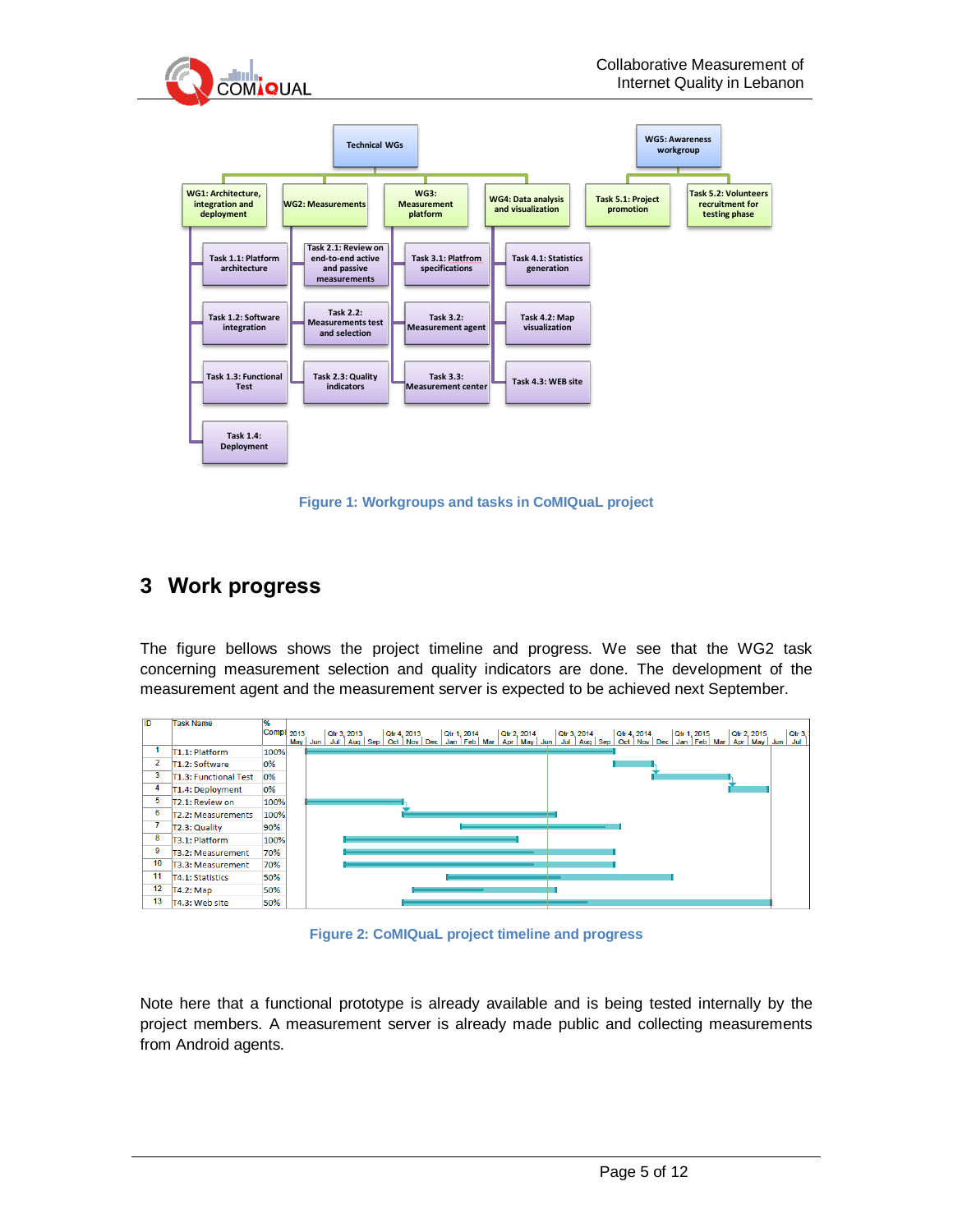

## <span id="page-5-0"></span>**4 Summary of achievements**

This section presents the main achievements of the project classified by workgroups.

#### <span id="page-5-1"></span>**4.1 Workgroup 1 achievements**

WG1 has defined the global architecture of the platform, its scope, and its main characteristics as summarized below:

- The main components of the platform are software **measurement agents (MAs)** that perform measurements tasks. These agents are controlled by a **Measurement Centre (MC)** that:
	- o Instructs agents about measurement tasks to execute
	- o Collects measurement reports
- Two types of agents:
	- o Mobile agents that are applications for SmartPhones. Currently, only Android agent is being developed.
	- o Standalone agents installed on devices such as wireless routers.
		- Currently, we are working on Raspberry Pi and TP-Link credit-card sized access points (3020 and 3040)
		- Will be typically connected to an ADSL modem
- The user can choose to make his measurement anonymous or not
	- o A user can view his non anonymous measurement on the project web site
- Active measurements are only considered for the moment.
- The project defines the concept of **constrained measurements** that are measurements executed only if a set of constraints are met (location, time, network, etc…)
- The platform will make two types of measurements:
	- $\circ$  Internet measurements executed with servers on the Internet (e.g. pinging google.com or executing an upload speed test with public Iperf server, etc…)
	- $\circ$  Internal measurements to assess the national IXP performance. A measurement server will be installed inside the IXP and whose role will be to exchange measurement traffic with agents.
- A user can execute his own measurements on his device with no need of Measurement Center intervention.

The following figure shows the global architecture of CoMIQuaL platform where we can see the main components and their interactions.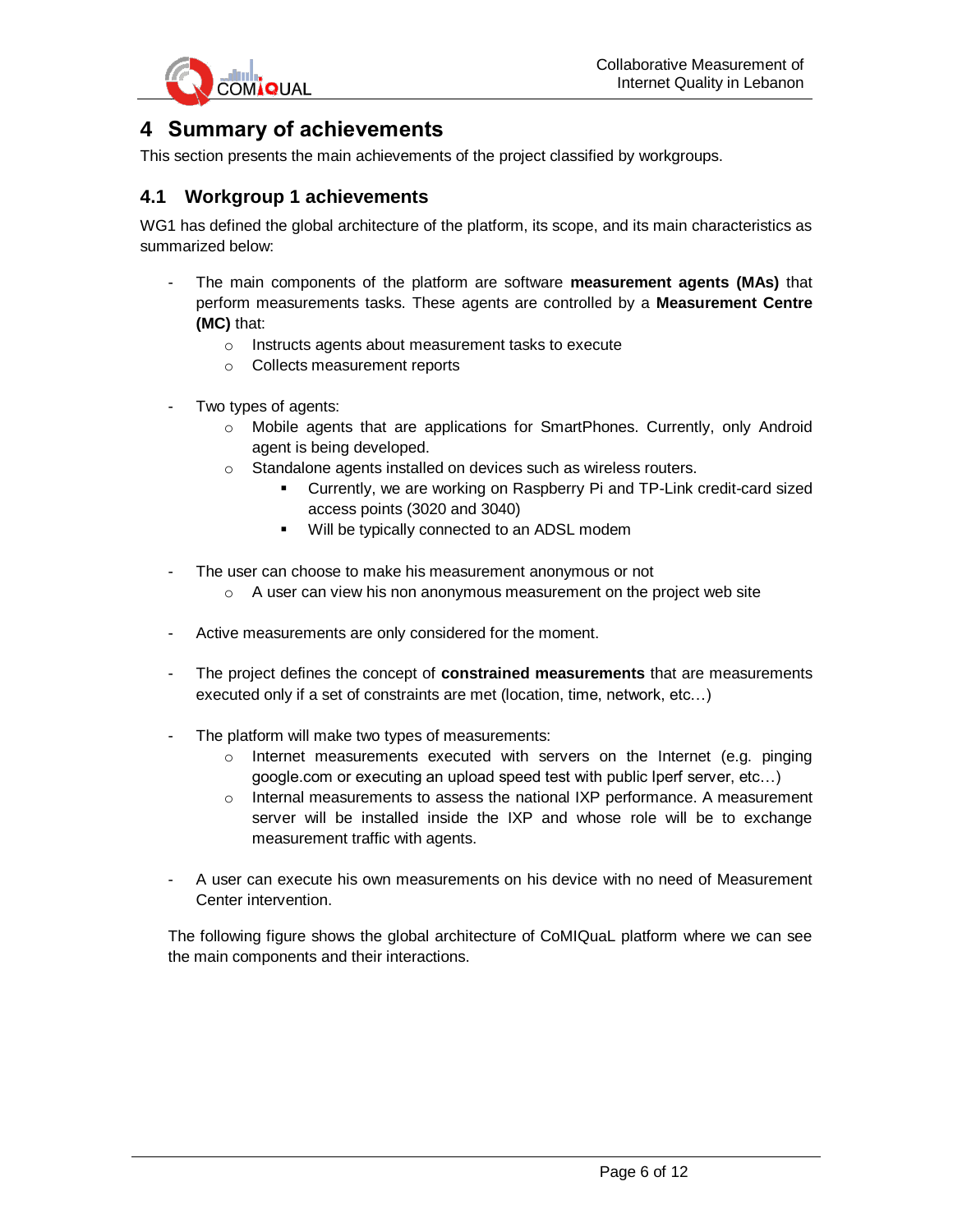



**Figure 3: Global architecture and main components**

Note that WG1 has also defined the project terminology as shown in the table below:

| <b>Term</b>                       | <b>Definition</b>                                                                                                                                                                                                                         |
|-----------------------------------|-------------------------------------------------------------------------------------------------------------------------------------------------------------------------------------------------------------------------------------------|
| <b>Measurement Agent</b><br>(MA)  | The application installed on user device and performing measurments.                                                                                                                                                                      |
| <b>Measurement Center</b><br>(MC) | The central entity controlling all MAs and collecting measurement<br>results.                                                                                                                                                             |
| Active measurement                | Measurement where the MA has to generate measurement traffic in<br>order to compute quality metrics.<br>e.g.: ping, throughput, etc.                                                                                                      |
| Passive measurement               | Measurement done on existing traffic that is transiting via the MA<br>interfaces. No additional traffic generation needed.<br>Passive measurements are not considere in the first phase of the<br>project.                                |
| Measurement tool                  | System command, of software tool used by the MA to execute the<br>measurement.<br>e.g.: ping, traceroute, iperf, etc.                                                                                                                     |
| Measurement metric                | Quality output of a measurement.<br>e.g.: average RTT, max RTT, TCP download throughput, etc.                                                                                                                                             |
| Measurement<br>argument           | A measurement tool has in general some options to be specified like<br>packet size, timeout, target URL, etc.<br>ping -n 10 -1 100 www.test.net<br>e.g.:                                                                                  |
| Measurement context               | Context is a set of variables describing the state of MA, its connectivity,<br>its environment, etc., while performing a given measurement. Context<br>parameters include GPS coordinates, ISP, mobile operator, signal<br>strength, etc. |
| Measurement<br>parameter          | A measurement parameter is a general term used to specify any of<br>measurement metric, argument, or context.                                                                                                                             |
| Measurement task<br>constraints   | A measurement task can have a set of constraints on context<br>parameters. The MA will not perform the task until the context<br>constraints are met.<br>e.g.: perform a ping in a given region, at a given time.                         |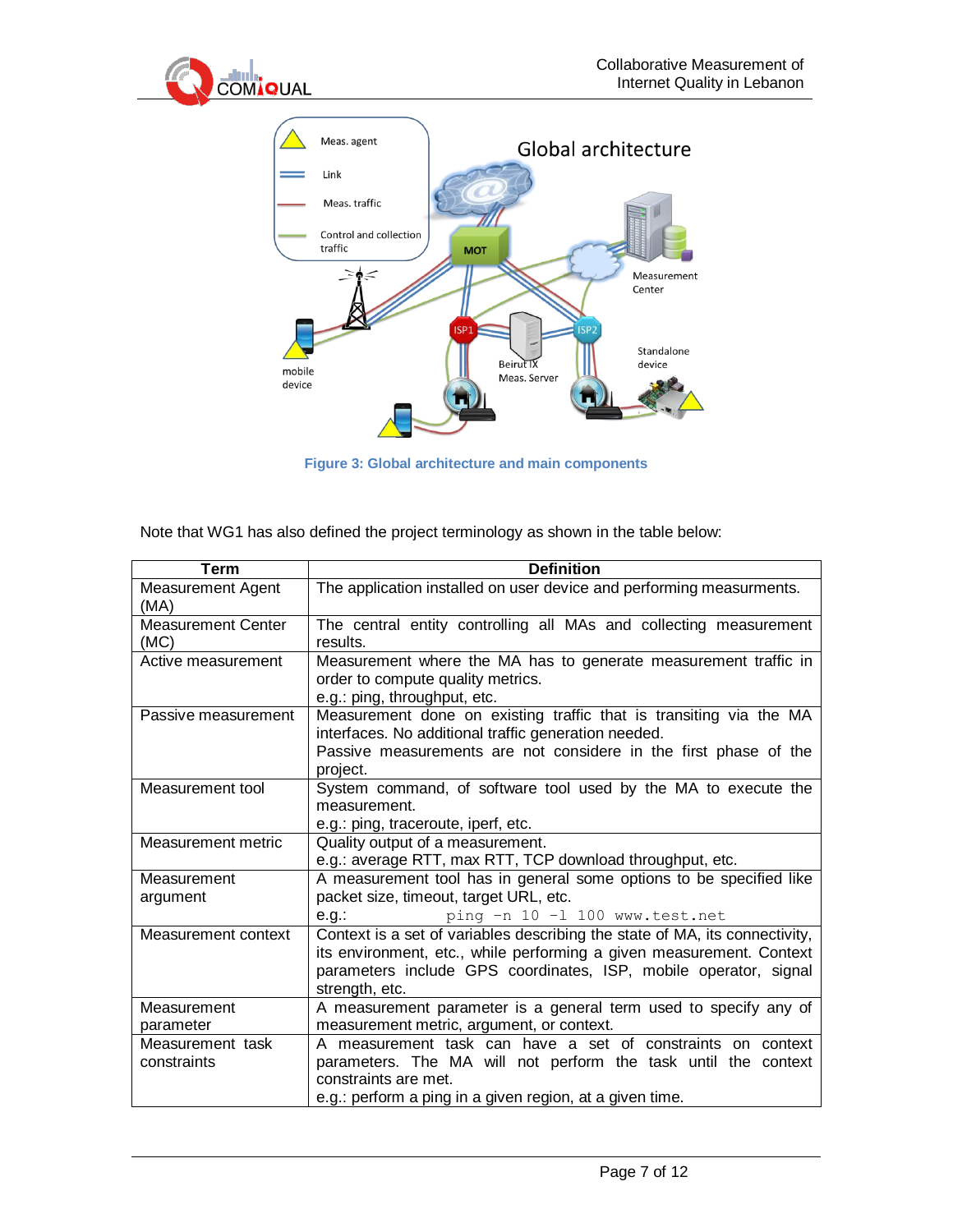

| Measurement task     | A measurement that MA is asked to do. A task consists mainly of:<br>Creation and end dates of the task<br>A measurement to do<br>Arguments of the measurement<br>Metrics to be obtained by the measurement<br>Constraints |  |  |  |  |  |  |
|----------------------|---------------------------------------------------------------------------------------------------------------------------------------------------------------------------------------------------------------------------|--|--|--|--|--|--|
| Instructed           | Measurement task sent by MC to MA.                                                                                                                                                                                        |  |  |  |  |  |  |
| measurement tasks    |                                                                                                                                                                                                                           |  |  |  |  |  |  |
| User defined         | Measurement task initiated manually by the user.                                                                                                                                                                          |  |  |  |  |  |  |
| measurement tasks    |                                                                                                                                                                                                                           |  |  |  |  |  |  |
| Measurement          | A set of measurement tasks defined by an administrator at the MC.                                                                                                                                                         |  |  |  |  |  |  |
| Scenario             |                                                                                                                                                                                                                           |  |  |  |  |  |  |
| Measurement          | A set of context constraints that have to be met by a MA in order to                                                                                                                                                      |  |  |  |  |  |  |
| Scenario constraints | receive the scenario from the MC.                                                                                                                                                                                         |  |  |  |  |  |  |
| Anonymous mode       | A measurement mode where the device user is not authenticated. The<br>measurements will anonymously be uploaded to the MC.                                                                                                |  |  |  |  |  |  |
| Authenticated mode   | In this mode, a user is authenticated via the MA. Measurements done                                                                                                                                                       |  |  |  |  |  |  |
|                      | by the MA are related to that user and he can access them on the                                                                                                                                                          |  |  |  |  |  |  |
|                      | CoMIQuaL site by logging in with his credentials.                                                                                                                                                                         |  |  |  |  |  |  |

#### **Table 1: Project terminology**

#### <span id="page-7-0"></span>**4.2 Workgroup 2 achievements**

At the beginning of the project, WG2 conducted an assessment of mobile Internet performance in Lebanon. IP measurements were done in different places and times in order to derive the compliance rates with the performance targets set by the Lebanese TRA (Telecom Regulation Authority). Results can be found in:

<https://drive.google.com/file/d/0B3xeO1JgxV53bzN4eUpCb0cxNlk/edit?usp=sharing>

WG2 then worked on selecting and parameterizing the measurements that will be used in CoMIQuaL. The achieved tasks are the following:

- Active measurement state of the art:
	- $\circ$  A review of active measurements was done. The following was specifically considered:
		- Measurement traffic and metrics calculation as defined in IPPM RFCs
		- **Existing related tools**
	- $\circ$  A study on active measurements for the special case of mobile devices was also conducted. It considered the specific problems due to mobile devices state (IDLE, CONNECTED, etc.) and the the need for additional care to perform active measurements one mobile devices.
- Passive measurement state of the art:
	- A review was made on passive measurements and the possible use of passive traffic analysis on mobile devices. Nevertheless, mobile devices need to be rooted (accessed in root mode) for passive measurements and hence, passive measurements will not be tackled in the short term
	- See report at :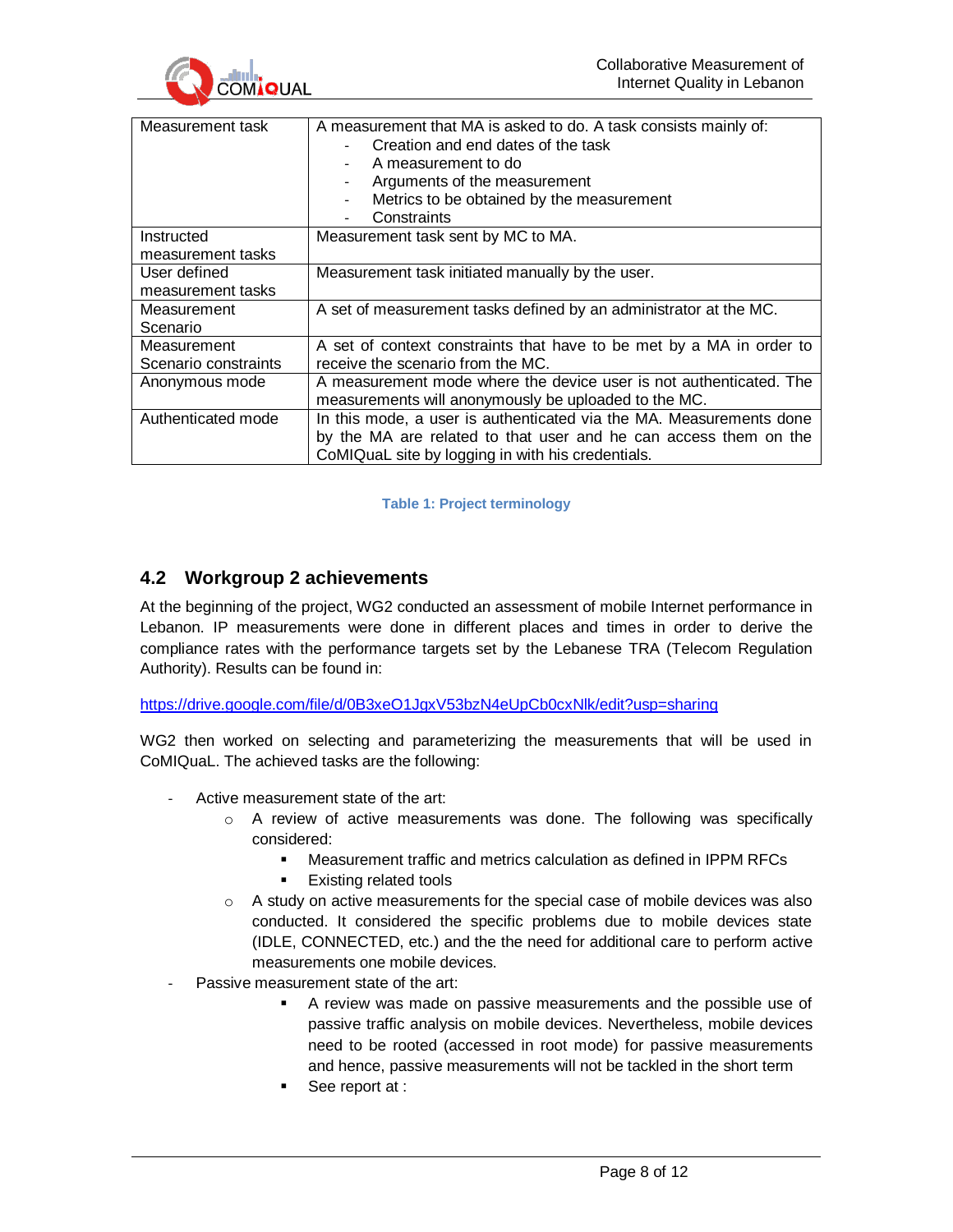

[https://drive.google.com/file/d/0B25Kz4n9VRZoRUE1WWE2clNoNUk/edi](https://drive.google.com/file/d/0B25Kz4n9VRZoRUE1WWE2clNoNUk/edit?usp=sharing) [t?usp=sharing](https://drive.google.com/file/d/0B25Kz4n9VRZoRUE1WWE2clNoNUk/edit?usp=sharing)

- Measurement selection. Two main classes of measurements will be performed:
	- o Access measurements
		- Received signal power, access delay.
	- o Active IP measurements (see diagram below)
		- **End-to-end quality**
		- **Latency, loss rate, throughput, etc.**



Measurement parameterizing: for each measurement method, experiences were conducted in order to determine the set of optimal measurement parameters. For example, for a download TCP throughput measurement, one needs to determine the file size to download. This size needs to be large enough to obtain an accurate result while keeping the traffic consumption acceptable for the user.

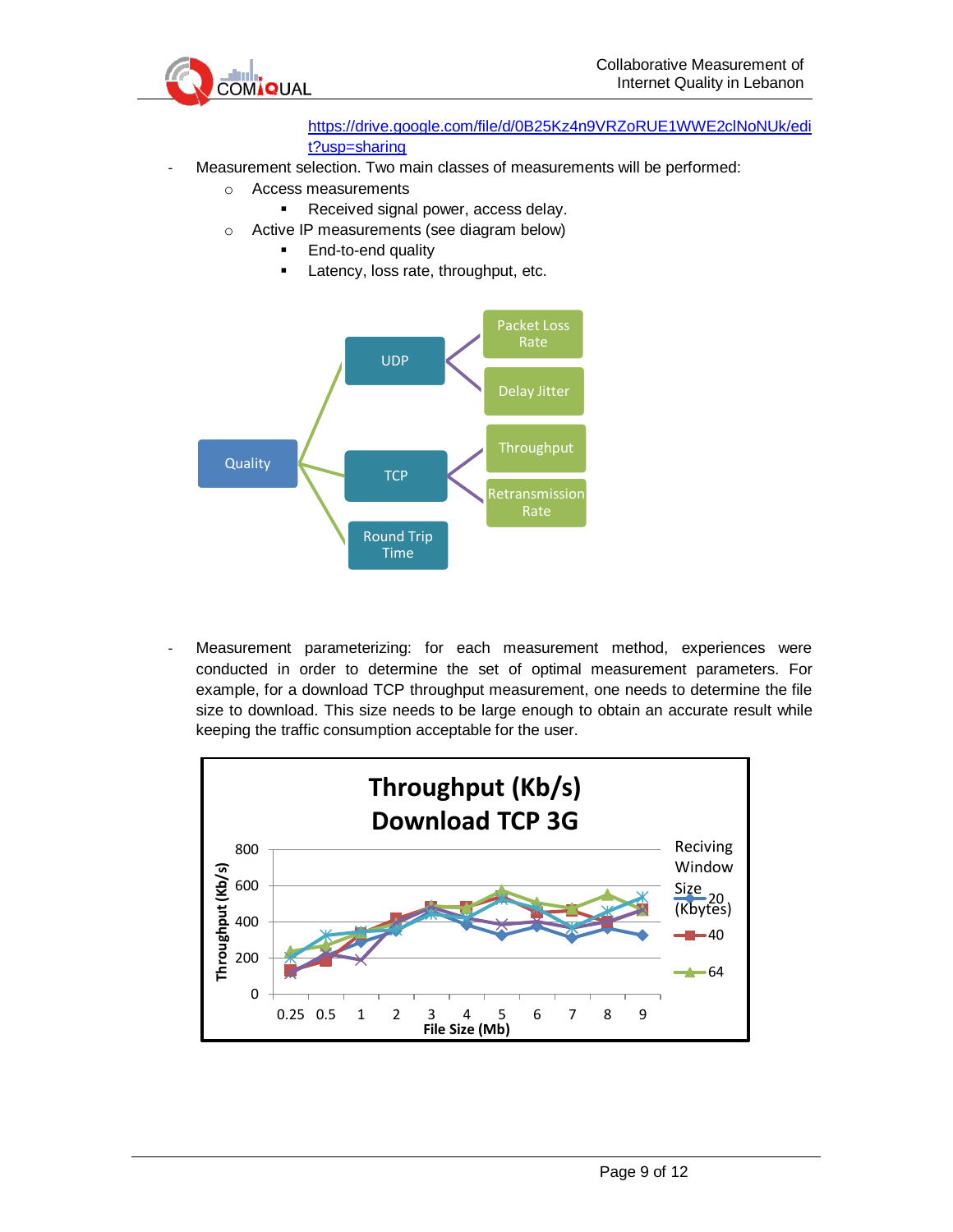

WG2 was also responsible of designing and implementing the measurement server in the IXP. This server allows UDP and TCP measurements in both download and upload. This is a summary of what has been done:

- New tools were written especially for the download direction because existing tools like Iperf do not support download measurement when agents have private IP addresses.
- An Android library was written in order to be integrated in the measurement agent allowing it to perform internal measurements with the IXP server.
- The server is now installed and publicly available for measurements in the IXP network.

#### <span id="page-9-0"></span>**4.3 Workgroup 3 achievements**

The main responsibility of WG3 is to develop the agent and the measurement center codes as well as the communication protocol between them.

In a first approach, WG3 worked on a similar platform called Mobiperf. Mobiperf source code was deeply analyzed and all data structures and communication protocol were identified in the following report:

#### https://drive.google.com/file/d/0B25Kz4n9VRZoWINTSUY1LUtmaE0/edit?usp=sharing)

Mobiperf available server source code was not complete. It was therefore adapted and run on a local server. WG3 obtained a beta version based on mobiperf and deployed it to be tested and commented by the team.

Meanwhile, and based on the experience gained from the mobiperf code, WG3 defined new technical specifications for CoMIQuaL platform and started to develop our own code accordingly and achieved the following tasks:

- Database design. The database includes user's management, measurement management, and measurement storage.
- Measurement center implementation. The MC is now available and can be accessed online [\(http://comiqualserver.usj.edu.lb/comiqualserver](http://comiqualserver.usj.edu.lb/comiqualserver) ). The MC offers:
	- $\circ$  A management interface that allows the administrator to create new measurements and measurements tasks and send them to MAs.
	- o Two authentication methods:
		- Google using google accounts.
		- CoMIQuaL using local accounts
	- $\circ$  An authenticated access. A registered user can access his page and view his measurements history positions on map.
	- $\circ$  A communication interface with MAs using JSON message encapsulated in HTTP protocol.
	- Measurement agent implementation. Two type of agents are developed:
		- o Android agent running on Android SmartPhone.
		- $\circ$  Standalone agent running on two types of equipment, RaspberryPi and TP-Link 3040 wireless router.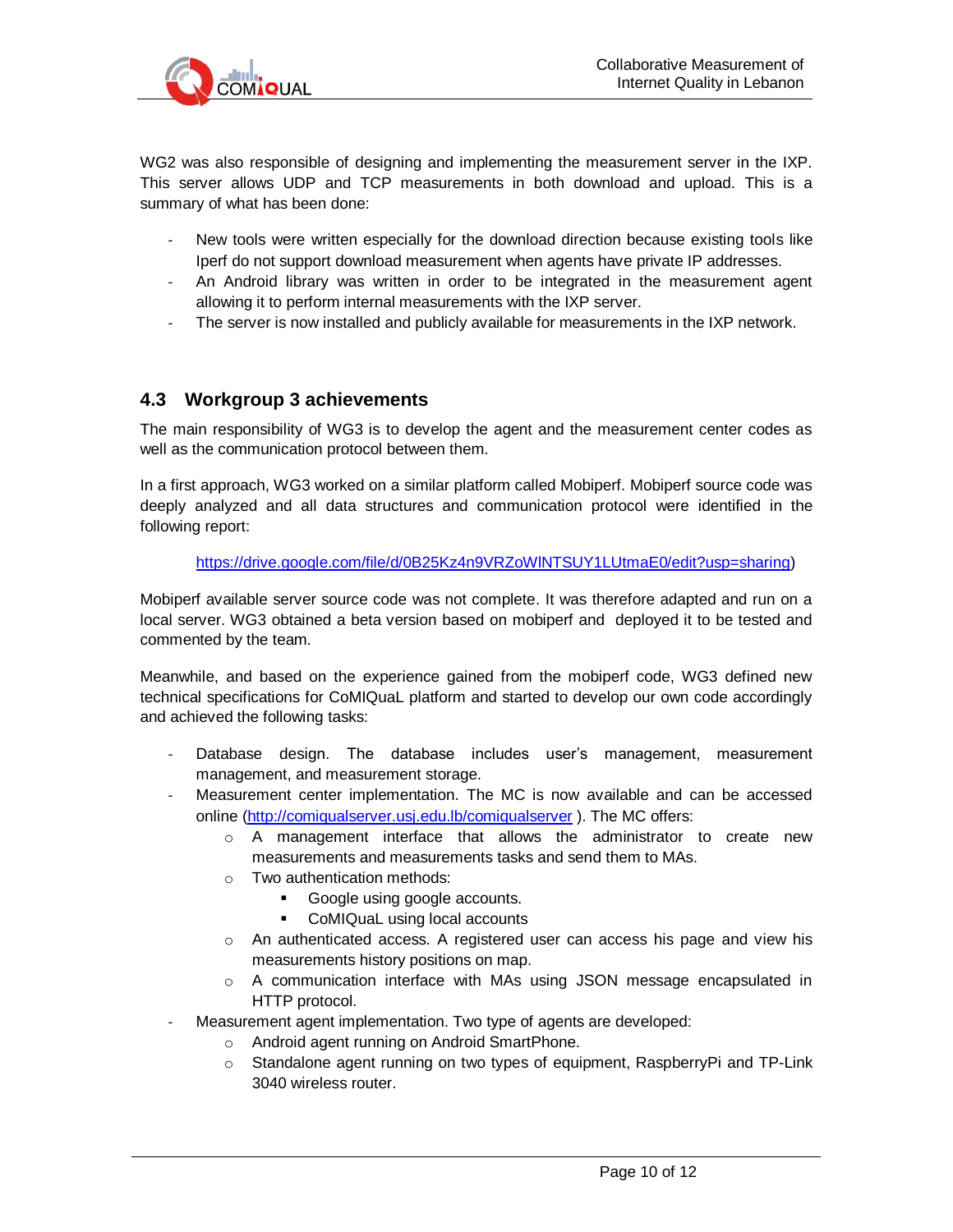

With these results, WG3 has provided us with a working prototype that is functional and is being tested by the team. This prototype version needs to be finalized, fine-tuned, and debugged.

#### <span id="page-10-0"></span>**4.4 Workgroup 4 achievements**

The main achievements of WG4 are the following:

- Designing the project website [\(http://comiqual.usj.edu.lb](http://comiqual.usj.edu.lb/)).
- Visualization of measurements results on a google map. The visualization uses clustering technique that adapts the map display to the zoom level. This visualization tool is tested on dummy data and is not yet integrated with the real platform.



First version of an online statistics tool: this tool allows any user to generate statistics for any metrics he wants, display the corresponding graph, and download the data in CSV format.

## <span id="page-10-1"></span>**5 Dissemination**

We have had several opportunities to expose our project and get others feedback and comments:

- We presented the project at "31st NMRG meeting 1st NMRG workshop on large scale network measurements".
	- o NMRG is a research group of IRTF
- We participated in open source Ma3bar exhibition where students presented their works within the project and invited people to test the platform.
- We have had discussions with mobile operators in Lebanon. Touch operator offered the projected two 3G/4G free dongles for testing.